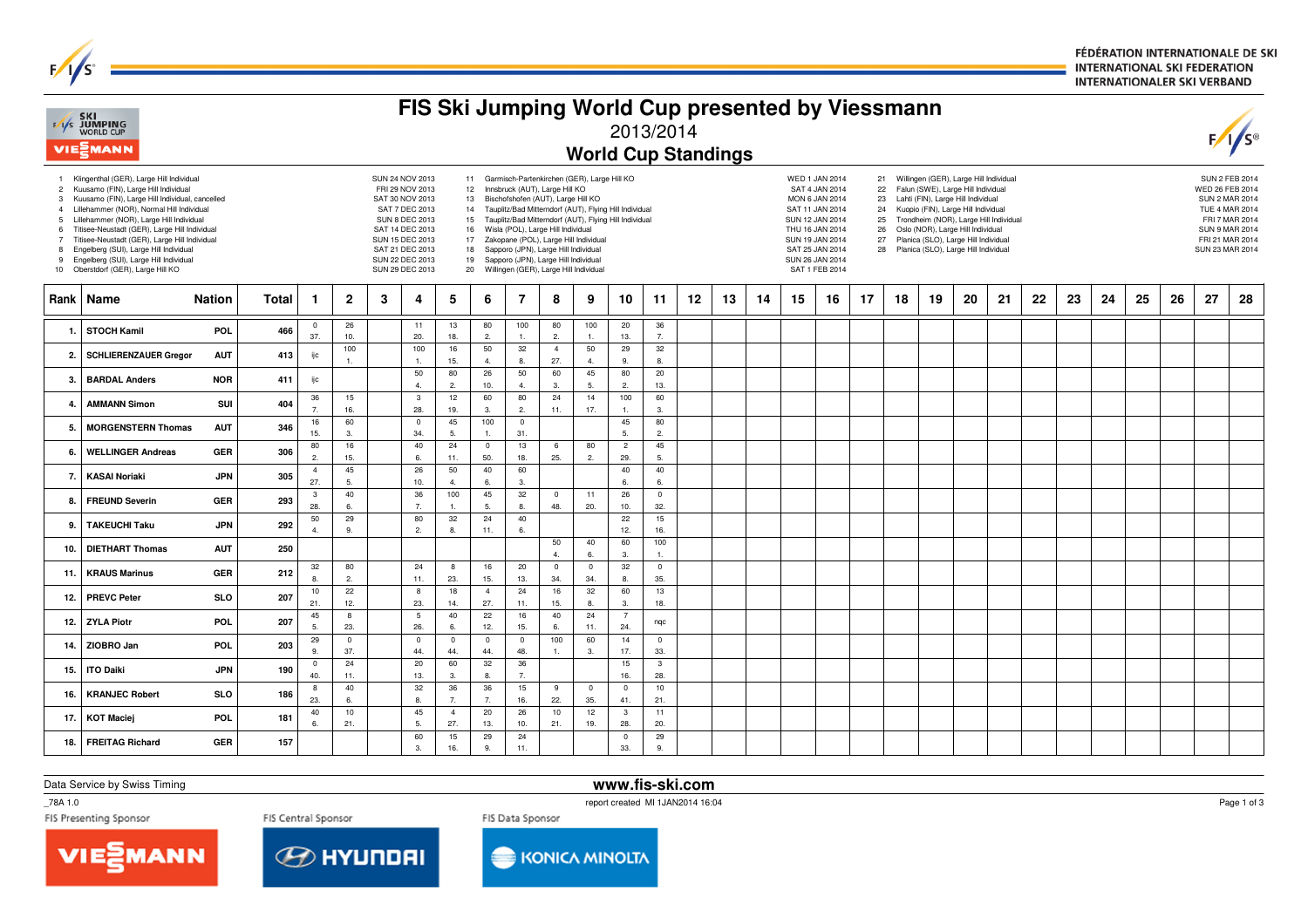| s<br><b>NONE TOP</b> |
|----------------------|
|                      |

## **FIS Ski Jumping World Cup presented by Viessmann**

## 2013/2014

**World Cup Standings**

|     | <b>Nation</b><br>Rank   Name |            | Total      | -1                             | $\overline{2}$        | 3 | 4                     | 5                     | 6                      | $\overline{7}$        | 8                              | 9                     | 10                    | -11                     | $12 \,$ | 13 | 14 | 15 | 16 | 17 | 18 | 19 | 20 | 21 | 22 | 23 | 24 | 25 | 26 | 27 | 28 |
|-----|------------------------------|------------|------------|--------------------------------|-----------------------|---|-----------------------|-----------------------|------------------------|-----------------------|--------------------------------|-----------------------|-----------------------|-------------------------|---------|----|----|----|----|----|----|----|----|----|----|----|----|----|----|----|----|
| 19. | <b>AHONEN Janne</b>          | <b>FIN</b> | 153        | 15<br>16.                      | $\overline{0}$<br>31. |   | 20<br>13.             | 29<br>9.              | 10<br>21.              | 45<br>5.              | 8<br>23.                       | $\overline{2}$<br>29. | 6<br>25.              | 18<br>14.               |         |    |    |    |    |    |    |    |    |    |    |    |    |    |    |    |    |
| 20. | <b>TEPES Jurij</b>           | <b>SLO</b> | 135        | 60<br>3.                       | 14<br>17.             |   | $\pmb{0}$<br>43.      | 22<br>12.             | 18<br>14.              | $\overline{7}$<br>24. | $\overline{2}$<br>29.          | nqc                   | 12<br>19.             | $\overline{0}$<br>37.   |         |    |    |    |    |    |    |    |    |    |    |    |    |    |    |    |    |
| 21. | <b>FANNEMEL Anders</b>       | <b>NOR</b> | 128        | $\overline{2}$<br>29.          | ngc                   |   | nqc                   | 14<br>17.             | $\mathbf 0$<br>31.     | $\mathbf 0$<br>41.    | 26<br>10.                      | 36<br>7.              | nqc                   | 50<br>$\overline{4}$    |         |    |    |    |    |    |    |    |    |    |    |    |    |    |    |    |    |
| 22. | <b>BIEGUN Krzysztof</b>      | <b>POL</b> | 117        | 100<br>$\overline{1}$          | 13<br>18.             |   | $\overline{0}$<br>32. | $\mathbb O$<br>36.    |                        |                       |                                |                       | $\overline{4}$<br>27. | $\mathbf 0$<br>31.      |         |    |    |    |    |    |    |    |    |    |    |    |    |    |    |    |    |
| 22. | <b>WANK Andreas</b>          | <b>GER</b> | 117        | $\overline{\mathbf{0}}$<br>31. | $\mathbf 0$<br>42.    |   | 12<br>19.             | 8<br>23.              | 8<br>23.               | 11<br>20.             | 20<br>13.                      | 26<br>10.             | 16<br>15.             | 16<br>15.               |         |    |    |    |    |    |    |    |    |    |    |    |    |    |    |    |    |
| 24. | <b>LOITZL Wolfgang</b>       | <b>AUT</b> | 114        | 13<br>18.                      | $\pmb{0}$<br>31.      |   | 6<br>25.              | $\overline{0}$<br>39. | 13<br>18.              | 6<br>25.              | 32<br>8.                       | 29<br>9.              | 9<br>22.              | 6<br>25.                |         |    |    |    |    |    |    |    |    |    |    |    |    |    |    |    |    |
| 25. | <b>NEUMAYER Michael</b>      | <b>GER</b> | 112        | $\overline{1}$<br>30.          | 12<br>19.             |   | 14<br>17.             | 6<br>25.              | 15<br>16.              | 20<br>13.             | $\overline{0}$<br>32.          | 8<br>23.              | 24<br>11.             | 12<br>19.               |         |    |    |    |    |    |    |    |    |    |    |    |    |    |    |    |    |
| 26. | <b>JANDA Jakub</b>           | CZE        | 95         | 22<br>12.                      | $\mathbf 0$<br>44.    |   | $\overline{0}$<br>35. | 10<br>21.             | $\overline{0}$<br>48.  | $\overline{c}$<br>29. | 45<br>5.                       | 16<br>15.             | nqc                   | $\mathbb O$<br>38.      |         |    |    |    |    |    |    |    |    |    |    |    |    |    |    |    |    |
| 27. | <b>KRAFT Stefan</b>          | <b>AUT</b> | 94         | 18<br>14.                      | nqc                   |   | 9<br>22.              | $\,6\,$<br>25.        | 6<br>25.               | 12<br>19.             | 22<br>12.                      | 20<br>13.             | $\overline{0}$<br>50. | $\overline{1}$<br>30.   |         |    |    |    |    |    |    |    |    |    |    |    |    |    |    |    |    |
| 28. | <b>KOFLER Andreas</b>        | <b>AUT</b> | 93         | $\overline{\mathbf{0}}$<br>45. | nqc                   |   | 22<br>12.             | $\pmb{0}$<br>33.      | nqc                    | $\overline{0}$<br>38. | 18<br>14.                      | 18<br>14.             | 13<br>18.             | 22<br>12.               |         |    |    |    |    |    |    |    |    |    |    |    |    |    |    |    |    |
| 29. | <b>VELTA Rune</b>            | <b>NOR</b> | 90         | nqc                            | 50<br>4.              |   | 29<br>9.              | $\overline{0}$<br>38. | $\mathbf{3}$<br>28.    | $\overline{0}$<br>33. | $\mathbf 0$<br>31.             | nqc                   | nqc                   | $\boldsymbol{8}$<br>23. |         |    |    |    |    |    |    |    |    |    |    |    |    |    |    |    |    |
| 30. | <b>VASSILIEV Dimitry</b>     | <b>RUS</b> | 83         | 13<br>18.                      | $32\,$<br>8.          |   | nqc                   | 26<br>10.             | 11<br>20.              | $\overline{1}$<br>30. |                                |                       | nqc                   | nqc                     |         |    |    |    |    |    |    |    |    |    |    |    |    |    |    |    |    |
| 31. | <b>MURANKA Klemens</b>       | <b>POL</b> | 82         |                                |                       |   |                       |                       | $\overline{7}$<br>24.  | $\overline{0}$<br>39. | 36<br>7.                       | $7^{\circ}$<br>24.    | 18<br>14.             | 14<br>17.               |         |    |    |    |    |    |    |    |    |    |    |    |    |    |    |    |    |
| 32. | <b>INGVALDSEN Ole Marius</b> | <b>NOR</b> | 71         | 20<br>13.                      | nqc                   |   | 10<br>21.             | 9<br>22.              | $\overline{0}$<br>36.  | $\mathbf 0$<br>37.    | 29<br>9.                       | $\mathbf{3}$<br>28.   | $\overline{0}$<br>32. | nqc                     |         |    |    |    |    |    |    |    |    |    |    |    |    |    |    |    |    |
| 33. | <b>DESCHWANDEN Gregor</b>    | SUI        | 58         | 26<br>10.                      | $\mathbf 0$<br>35.    |   | $\mathbf 0$<br>31.    | $\pmb{0}$<br>40.      | $5\phantom{.0}$<br>26. | 10<br>21.             | 13<br>18.                      | $\overline{4}$<br>27. | $\overline{0}$<br>35. | $\overline{0}$<br>34.   |         |    |    |    |    |    |    |    |    |    |    |    |    |    |    |    |    |
| 34. | <b>HVALA Jaka</b>            | <b>SLO</b> | 53         | $\overline{\mathbf{0}}$<br>47. | $\overline{4}$<br>27. |   | $\overline{2}$<br>29. | $\mathbf{0}$<br>32.   | 12<br>19.              | $\overline{0}$<br>34. | 11<br>20.                      | 22<br>12.             | $\overline{0}$<br>31. | $\overline{2}$<br>29.   |         |    |    |    |    |    |    |    |    |    |    |    |    |    |    |    |    |
| 34. | <b>GEIGER Karl</b>           | GER        | 53         | 6<br>25.                       | 18<br>14.             |   | 16<br>15.             | $\mathbf 0$<br>46.    | $\overline{c}$<br>29.  | 8<br>23.              | $\overline{\mathbf{3}}$<br>28. | $\mathbf{0}$<br>32.   | nqc                   | $\mathbf 0$<br>47.      |         |    |    |    |    |    |    |    |    |    |    |    |    |    |    |    |    |
| 36. | <b>KUBACKI Dawid</b>         | POL        | ${\bf 52}$ | 9<br>22.                       | $\overline{1}$<br>30. |   | nqc                   | $\pmb{0}$<br>31.      | 14<br>17.              | $\mathbf 0$<br>42.    | 14<br>17.                      | 14<br>17.             |                       |                         |         |    |    |    |    |    |    |    |    |    |    |    |    |    |    |    |    |
| 37. | <b>HAYBOECK Michael</b>      | <b>AUT</b> | 43         |                                |                       |   |                       |                       |                        |                       |                                |                       | 36<br>$\overline{7}$  | $\overline{7}$<br>24.   |         |    |    |    |    |    |    |    |    |    |    |    |    |    |    |    |    |
| 38. | <b>MATURA Jan</b>            | CZE        | 38         | $\overline{\mathbf{0}}$<br>32. | $\overline{0}$<br>33. |   | nqc                   | nqc                   | $\overline{0}$<br>33.  | 5<br>26.              | $\overline{0}$<br>37.          | 9<br>22.              | $\overline{0}$<br>39. | 24<br>11.               |         |    |    |    |    |    |    |    |    |    |    |    |    |    |    |    |    |
| 38. | <b>HILDE Tom</b>             | <b>NOR</b> | 38         | $\overline{\mathbf{0}}$<br>33. |                       |   | 15<br>16.             | nqc                   |                        |                       | 12<br>19.                      | $\overline{1}$<br>30. | 10<br>21.             | nqc                     |         |    |    |    |    |    |    |    |    |    |    |    |    |    |    |    |    |
| 40. | <b>FETTNER Manuel</b>        | <b>AUT</b> | 33         | 24<br>11.                      | 6<br>25.              |   | nqc                   | $\mathbf{3}$<br>28.   | $\overline{0}$<br>37.  | $\mathbf 0$<br>32.    |                                |                       |                       |                         |         |    |    |    |    |    |    |    |    |    |    |    |    |    |    |    |    |
| 41. | <b>MUOTKA Olli</b>           | <b>FIN</b> | 31         | nqc                            | 11<br>20.             |   | $\mathbf{0}$<br>33.   | 11<br>20.             | 9<br>22.               | nqc                   | nqc                            | $\overline{0}$<br>44. |                       |                         |         |    |    |    |    |    |    |    |    |    |    |    |    |    |    |    |    |
| 42. | <b>BRESADOLA Davide</b>      | <b>ITA</b> | 27         | $\overline{0}$<br>43.          | $\overline{7}$<br>24. |   | $\mathsf 0$<br>48.    | 20<br>13.             | $\overline{0}$<br>41.  | nqc                   | $\overline{0}$<br>45.          | $\overline{0}$<br>42. | nqc                   | nqc                     |         |    |    |    |    |    |    |    |    |    |    |    |    |    |    |    |    |
| 43. | <b>KOIVURANTA Anssi</b>      | <b>FIN</b> | 26         |                                | $\mathbf 0$<br>38.    |   |                       |                       |                        |                       |                                |                       | $\overline{0}$<br>38. | 26<br>10.               |         |    |    |    |    |    |    |    |    |    |    |    |    |    |    |    |    |

Data Service by Swiss Timing

**www.fis-ski.com**

\_78A 1.0

report created MI 1JAN2014 16:04

Page 2 of 3

 $F/\sqrt{s}$